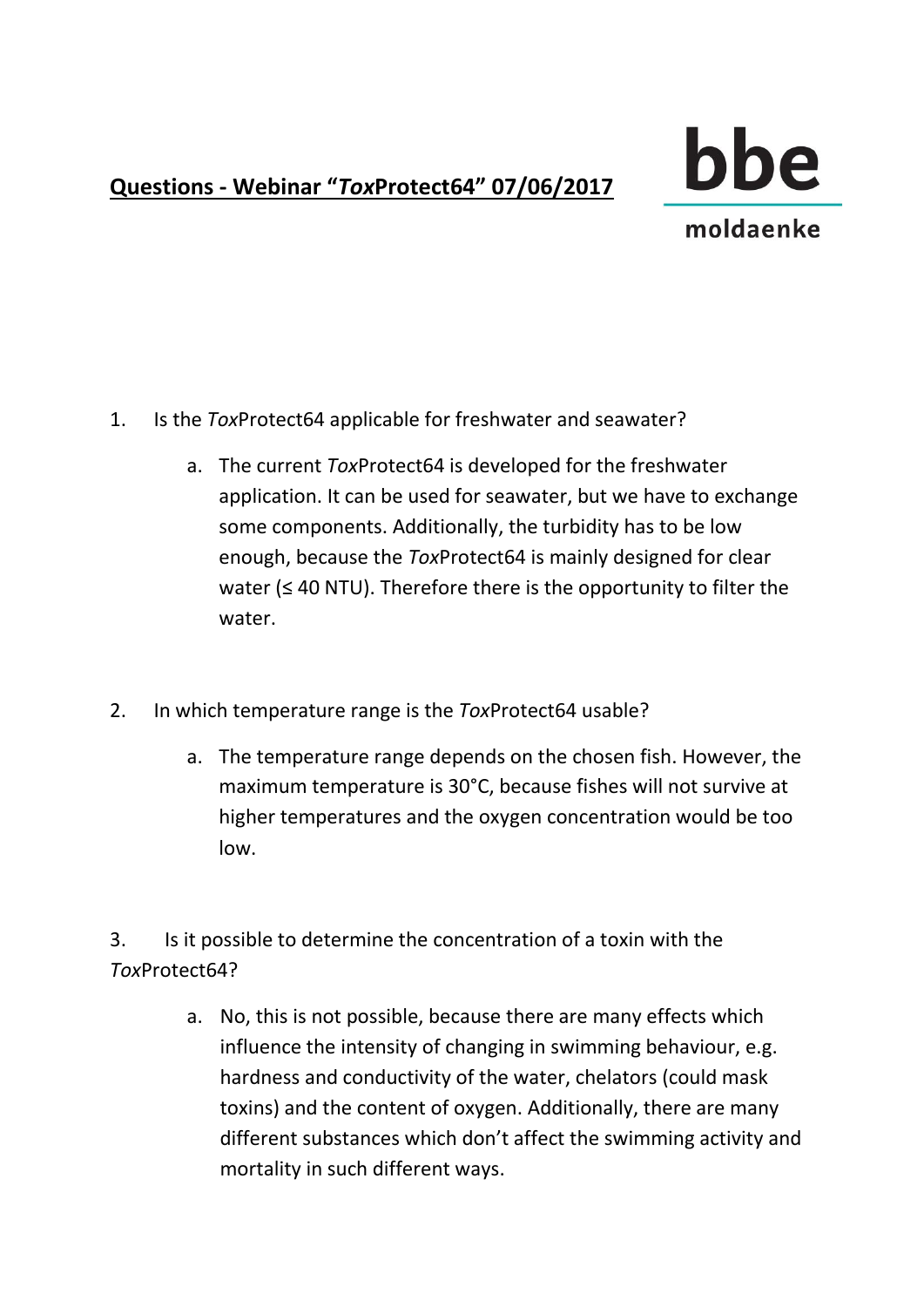- 4. Is it possible to install an in-line filter?
	- a. Yes this is possible, but the water in water works is clean enough. Some customers have got basins to setting down turbidity components. It is also possible to install cross flow filters.
- 5. Do you have a video about the *Tox*Protect64
	- a. Not now, but we can do it and hand in later on the website.
- 6. Do the customers have their own culture of fishes?
	- a. Some of our customers have their own fish culture and some are buying the fishes from research stations.

7. How does the instrument handle times where all fish go to the top of tank during feeding? False alarms?

- a. Feeding only takes a short time. During this time, the alarm verification is stopped. The fishes turn back to normal behaviour after feeding.
- 8. How long is the duration of alarm verification procedure?
	- a. The duration of alarm verification procedure is approx. 10 to 15 minutes. However, it depends on the fish species. Coldwater fishes react slower than warm water fishes. But we can help you with alarm settings.